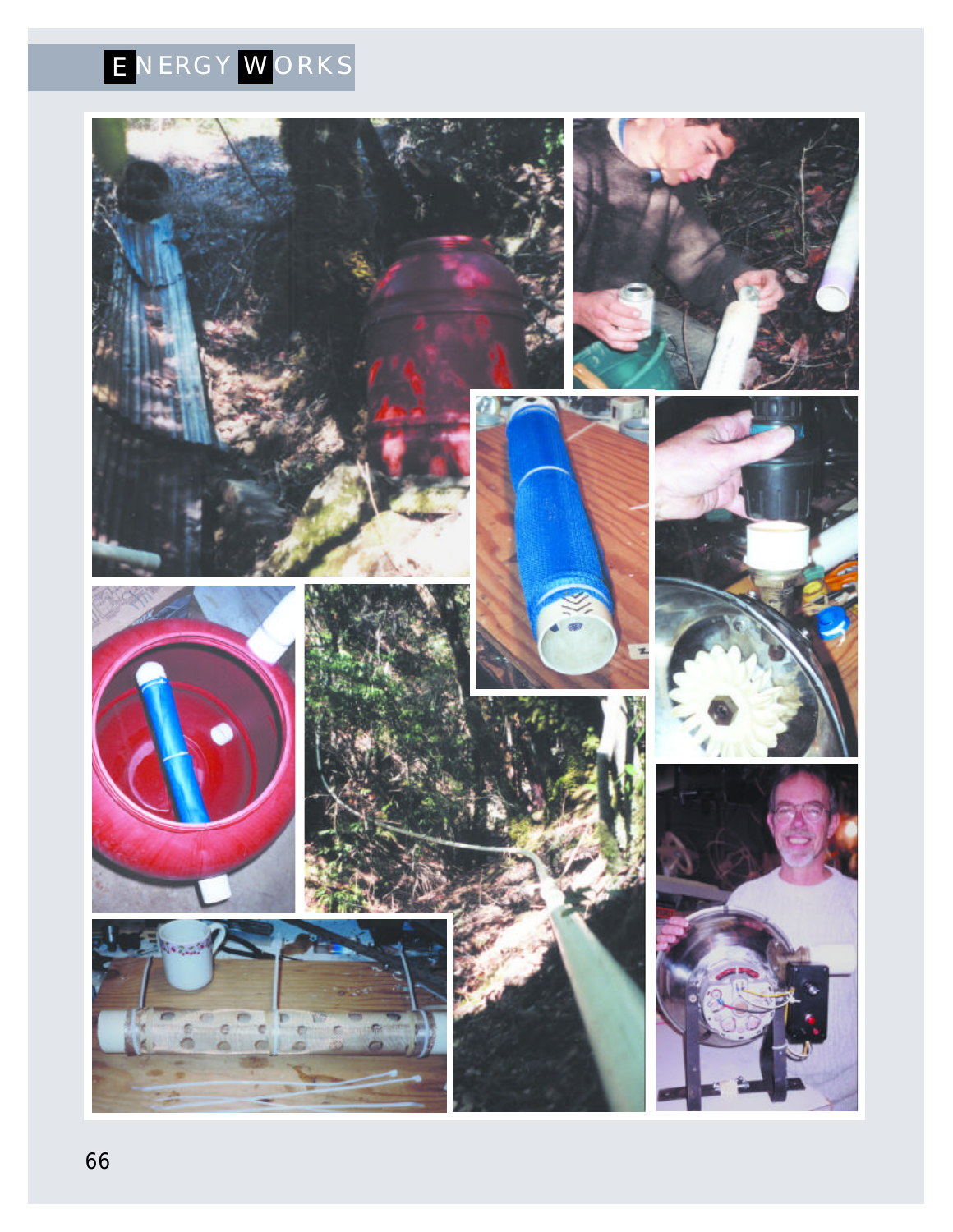# Installing a hydro system

*A low-buck, low-tech approach to tapping a water source for power*

**[This is the third in a series of articles on hydropower which details the processes and hardware involved. In** *Do-it-Yourself Hydro Survey* **(***BHM***, Jan/Feb 2001), a site survey established the potential to generate power from the seasonal flow of water in two streams. In** *Restoring A Hydro Unit* **(***BHM***, Mar/Apr 2001), the alternator of a Burkhardt turbine was rebuilt and a simple, practical control circuit was fabricated for it. This article reflects the beginning of the actual installation of this hydroturbine (a high-head, low-flow, Pelton-type unit) at Motherland outside Willits, California.]**

#### *By Michael Hackleman*

tive survey and the restoration<br>of a used Burkhardt turbine<br>er to the installation of a hydro-elecsite survey and the restoration of a used Burkhardt turbine brought Donna D'Terra clostric system at MotherLand. Her home in the canyon receives little winter light for the solar panels mounted on its roof. Soon, the two seasonal streams that would power the system would be flowing.

The first job was to locate the intake. The intake of a hydro system is the point where the water diverted from a stream is channeled into a pipe to flow and build pressure so the hydro unit (located much lower) will work.

At Motherland, a road to the upper portion of the property cut across two seasonal streams above their point of convergence lower down. The outflow of the two culverts used to channel the water under the road seemed a natural point to divert water while avoiding some of the hazards and challenges of installing an in-stream intake.

Using the hose-and-gauge method, I found the 300+ foot distance between the intake and the site of the hydro

unit to have a head (vertical distance between these points) of approximately 100 feet. In the middle of the previous winter, I used the tube-andbucket method of gauging the rate of flow in the stream at the base of the hill to be 24 gpm (gallons per minute). Observation suggested that one culvert had twice the outflow of the other, so I deduced a 16-gpm flow in the north fork and an 8 gpm in the south fork of these streams.

The scope of the installation was simple to state. Divert the water from two culverts into a sediment-catching barrel, filter it, and have it gravity flow to the hydro unit where it makes electricity that is routed to and interconnected with the existing solar array and battery pack.

For a number of reasons, I opted to do this installation as a learning experience. As such, I reached an agreement with Donna D'Terra on how this would work and the project began.

I had goals. Keep it simple. Obtain off-the-shelf parts from hardware stores or materials found around the shop or house. Use simple tools, hand or electric. Keep it low-tech and lowbuck.

I will describe the installation as it actually unfolded. For example, while I had *ideas* on how to divert water from the culverts, I wanted to pare these down to one, fabricate the hardware, and install and test it *before* I wrote about it. Since I have limited experience with hydro-electric systems, I opted to start with stuff I knew I could do, giving ideas on how to do the more complex parts time to simmer and gel.

Accordingly, I fabricated and installed the sediment barrel, intake filter, and pipe track. I also attached

and wired the homemade control box to the hydroturbine, bore-sighted its nozzle/jet assembly, established where the hydro unit would be positioned, sized and installed the electrical wiring that would connect it with the existing solar-electric system, and assembled some of the system's plumbing—all of which is covered in this article. Subsequently, I will cover the installation of the hydro unit, monitoring system, and the water diversion assemblies at the culverts.

## Sediment barrel

Early on, I decided to isolate the hydro system's intake (where the water enters the pipe to the hydro unit) from *direct* connection to the culverts (the source of the water) by using a sediment barrel. I chose a 55 gallon plastic barrel for this job. I needed to position it slightly downhill of the outlets of both culverts. I figured to divert water from the two culverts via 2-inch pipes. I wanted to direct the outflow of these pipes at a *shallow* angle onto a screen covering the barrel's top. This should ensure that leaves, rocks, and other material in this swift flow of water would fly across and off the barrel's screen while the water would fall through it and fill the barrel. In turn, this water would be sucked through the intake filter (positioned halfway up the barrel) and into the pipe track feeding the hydro unit in the valley below. The barrel would need both a cleanout plug and overflow port.

I positioned the barrel before I did any work on it. When the barrel was filled with water, it would weigh 400 pounds. So, I was looking for a site that was *solid* and slightly lower in elevation than both culverts. At this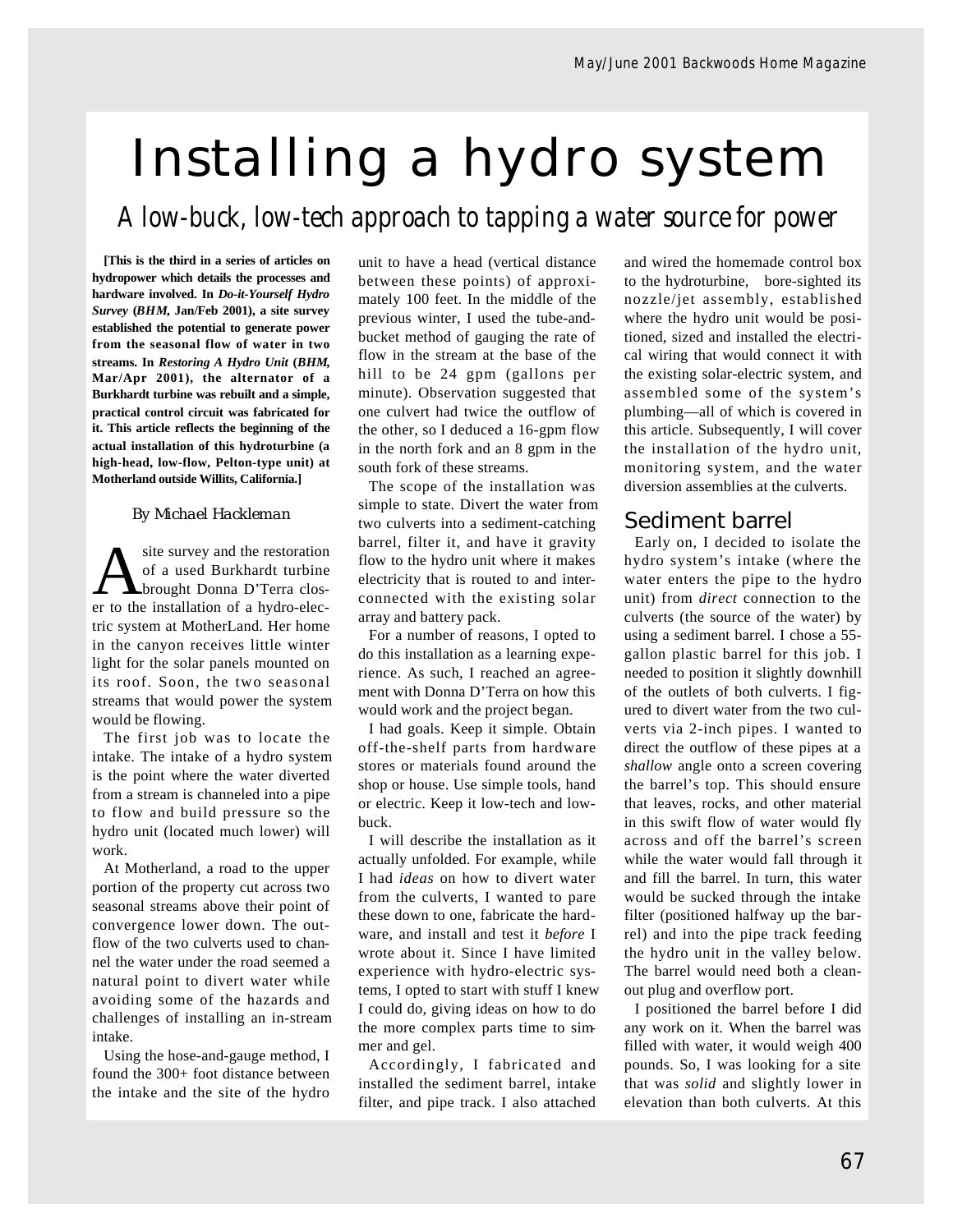

site, the best option appeared to be a large cluster of big rocks alongside one creek bed. A line of small trees led down to it, supplying handholds and giving good access to the barrel even in poor weather conditions. I took the barrel down there, propped it in place, and assured myself the site met the criteria *and* gave good access to the pipe track.

It took 1½ bags of concrete to make a secure foundation for the barrel. I had some help from Jem Klein, a young man who lives nearby and helps Donna with projects. We mixed the concrete up in a wheelbarrow on the road, Jem ferried it down in a bucket, and I set and shaped the foundation.

Concrete is the universal adapter, binder, and stabilizer. While the wet mixture shaped itself to the terrain underneath it, I set the barrel into the concrete mush, rotating it until its own mold line was aimed at the northern culvert up the hill. Then, I pressed down hard on the barrel, impressing its unique shape (of bottom) into the concrete. I also sculpted the mix surrounding the barrel to shed water and stabilize the overall structure.

I left the barrel in place while the concrete set and hardened over the

1. The sediment barrel is just visible downhill of the north culvert and roadway.

2. The contour of the barrel is impressed in the concrete base to level and help retain it.

3. An onsite drawing of the relative angles of pipes and fittings prevents mistakes back in the shop.

next week. Since the barrel's position was literally set in concrete, Jem and I next installed the pipe track.

A week later, I drew a large circle on a piece of paper, climbed down to the barrel, and set it on top. Since I intended to modify the barrel in the warmth of my shop, I needed to know *exactly* where everything would go (Fig. 4). I drew a reference line on the paper to the mold line on the barrel which had been aligned with the culvert when set in the concrete.

I first noted the best place to locate the drain plug. Fine sediment that makes it through the screen settles to the bottom of the barrel. To clean the accumulated matter out periodically *without* upending the barrel, I wanted a 2-inch plug on the side, near the bottom, and facing the creek. When this plug was unscrewed, the 25-50 gallons of water released from the





barrel should splash away harmlessly and not erode soil or foundation. I noted, on both the paper circle *and* the barrel, the relative angle to this cleanout plug.

Next, I positioned the overflow port. Since I wanted any water directed out the overflow (with pipe and fittings) to land on the same rocky streambed, I aligned it with the cleanout plug below.

The hole for the intake of the hydro system was tricky. I knew I wanted it about midway up the barrel's side. Somehow, though, I wanted to be able to remove the intake pipe (stiff) from the barrel (heavy) *without* having to drain the barrel. This led me to position the intake's hole a quarter of the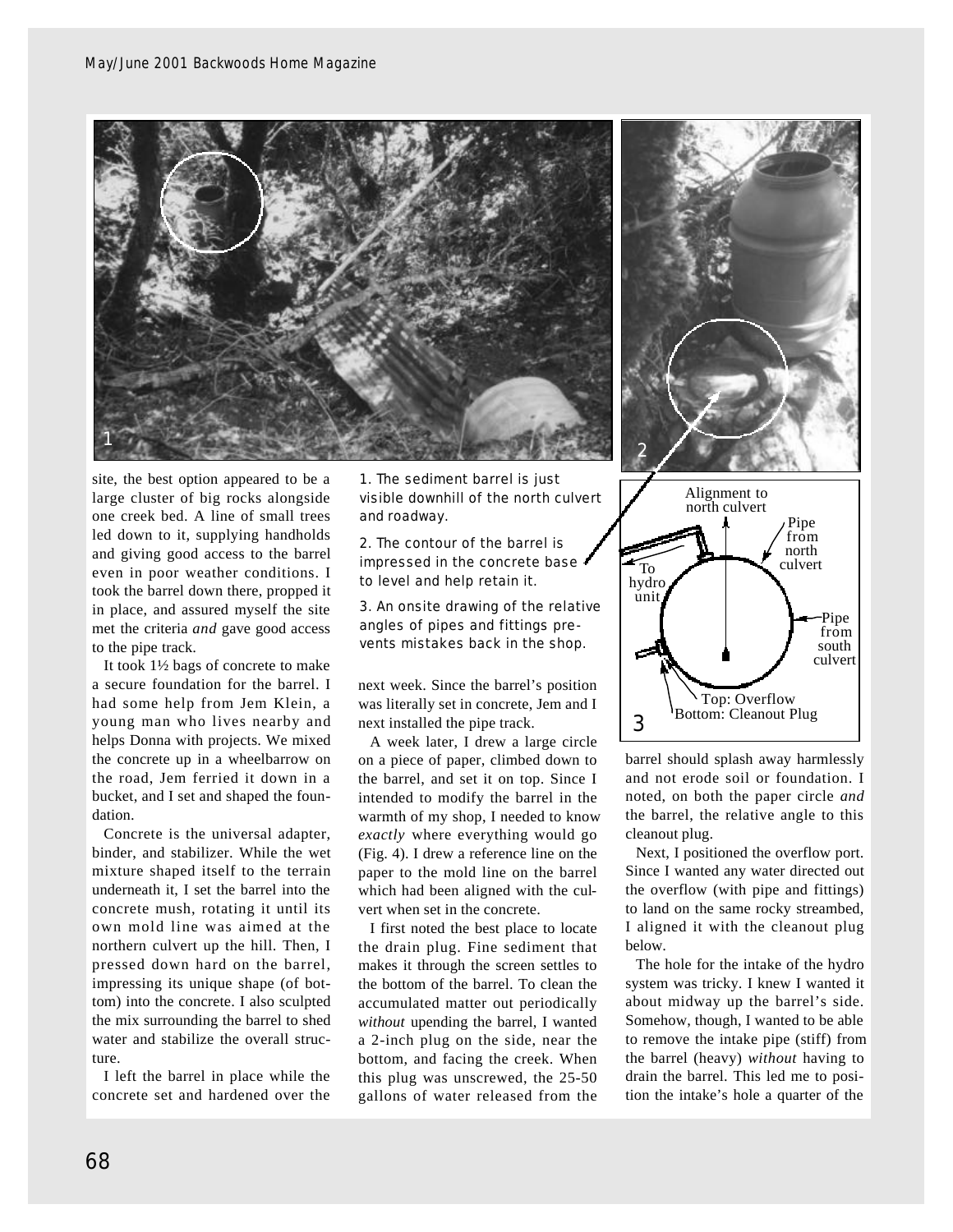## E NERGY WORKS

way around the barrel and at a 90° to the pipe track. I noted the relative position of the intake on the drawing and barrel.

Finally, I noted the approximate points where the two feed pipes from the culverts would intersect the barrel. While they didn't require holes, I would need to figure out some way to secure these pipe ends to the barrel's top. Drawing and notes complete, I hauled the barrel up to the roadside and brought it home.

I used a saber saw to cut out the 2 inch holes for the cleanout plug, intake, and overflow fittings. It was a challenge to make watertight fittings. Threaded PVC couplers and fittings exist but the inside and outside pieces wouldn't pull together snugly against the barrel wall. Alas, their threads are tapered. As well, the cleanout plug and overflow port were located in areas where the barrel had a compound curve.

Steve Henderson at nearby Ukiah Valley Lumber clued me into the 2 inch nuts for EMT (electrical metallic tubing). They are *not* tapered and, thus, will spin all the way onto the threads of the PVC adapters (or any threaded pipe). Combined with a generous coating of silicone sealant, all three fittings (cleanout, intake, and overflow) were secured tightly through the barrel walls.

Actually, I wasn't worried if the fittings leaked somewhat. The barrel is *not* a storage tank. In operation, the hydro unit will want 22-24 gallons of water per *minute*. So, even a leak of one gallon *each* minute from the barrel would impact this flow rate by a scant 5%.

I needed a screen at the top of the barrel. Plastic screen is weak and vulnerable to sunlight. Aluminum and metal screen are subject to corrosion. Local hydro expert, John Takes, recommended brass. I finally found <sup>1</sup>/1 6 inch brass screen on a 24-inch wide roll and purchased 3 linear feet of it.

I examined the top of the barrel and the lid. The lid consisted of two parts: a flat, gasketed lid and a threaded plastic ring. I knew the brass screen must be secured in place. It must be removable, too, so the owner could assist with washing

all the sediment out whenever the cleanout plug was pulled. I could see no future for the lid and discarded it.

I retained the 14-inch diameter ring and laid it over the brass screen on my workbench to figure out how to secure the two together. The ring was a bit more than 2 inches deep. I figured to fold the screen over the outside of the ring and clamp it. That added 1½ inches on each side of the ring for a screen diameter of roughly 17 inches.

I found a round laundry basket in the house with this same diameter, placed it over the screen, and used a marker pen to draw out the circle's cut line. I tried to cut the brass screen

DIVERSION ASSY

**CULVERTS** 

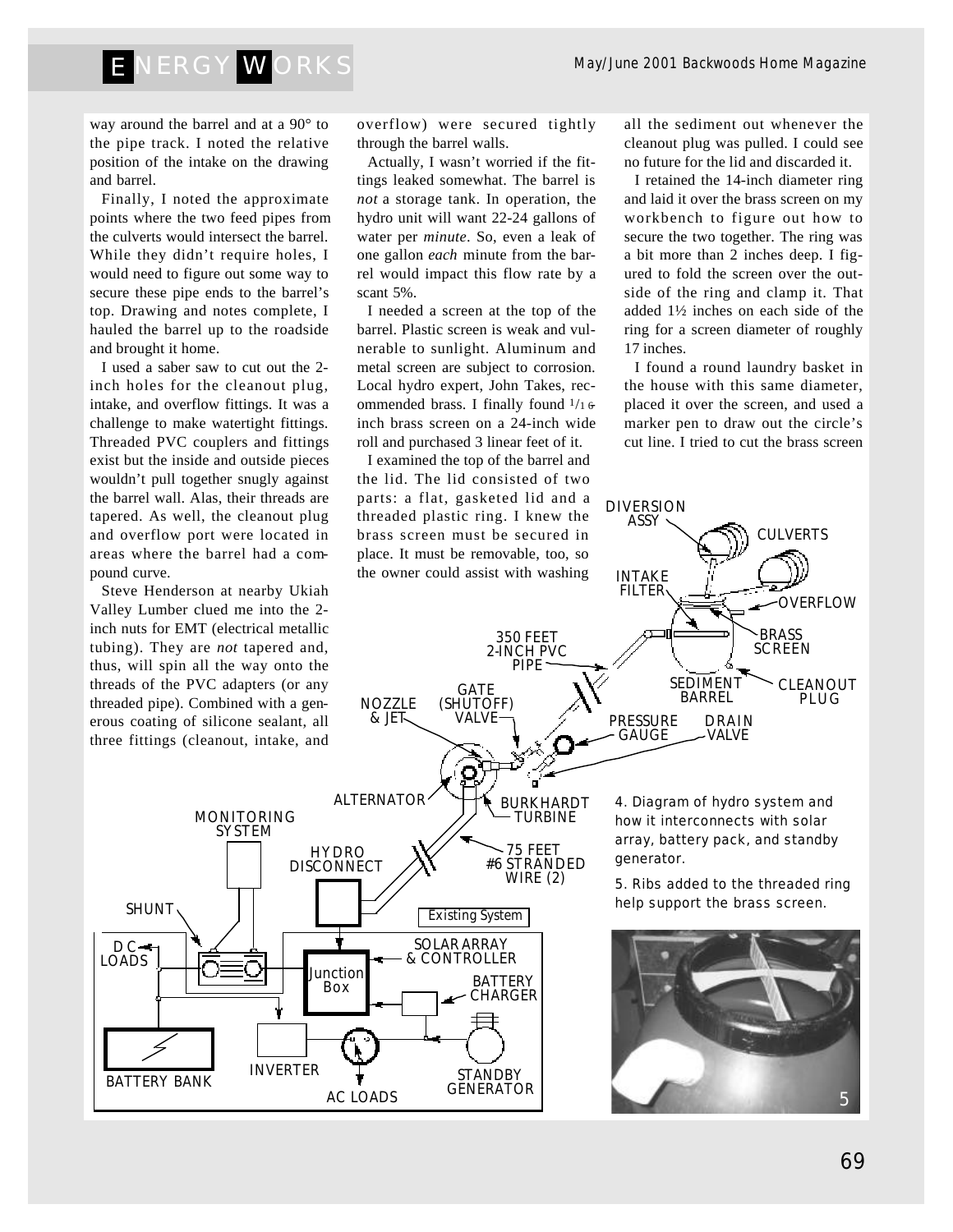

with tin snips but they gagged on the soft material. A utility knife didn't help much either. I had wanted to avoid ruining any scissors but tried the worst pair I owned. Darn it, the brass screen cut easily.

Next, I snipped 2-inch long cuts in the brass screen (toward the circle's center) every few 2-3 inches around the circumference. This produced tabs which, when bent, would overlap one another when forced through a 90 angle. I bent each one of the resultant tabs along the circle marked on the screen. Now the screen curved beautifully around the corners.

Next, I considered how to compress a wire or band around the ring and over the brass tabs that would also prevent the screen from slipping off. The plastic ring had an intricate pattern of outside ribs on it, with six of them a little larger than the others. Instead of reaching for a file to cut a ¼-inch slot through each one of the plastic ridges (so the band would find a grip), I reached for my soldering gun.

Soldering guns have replaceable tips. I positioned a spare tip on the anvil of my vise, hammered the tip flat, and used a file to make a fine edge on each side. I inserted this knife-edged piece into my soldering gun, pulled the trigger, and applied the heated tip to a portion of the plastic ring. The hot tip flattened the slot in the ridge like a warm knife through cold butter. The smell generated from this test reminded me to take this job

6. Plastic ties hold the brass screen to the lid.

7. A bicycle inner tube covers the sharp edges of the brass screen.

outside my shop where I notched all six ridges in a few minutes.

I didn't like the way the brass screen sagged down in the center of the ring. Leaves and other debris could get trapped in this slight hollow, diverting the flow or eventually tearing the screen. Again, I used the heated tip of the soldering gun to fashion four, thin ribs out of a piece of scrap plastic sheet. I joined the ribs together with silicon sealant to span the center of the ring and converge at a point higher than the edges, giving a slight convex (rather than concave) shape to the screen.

[Note: When it comes to working plastic, I prefer a soldering gun over a saber (jig) saw. They are less expensive than a saw, use less electricity, are silent, are easier to use, and won't chip or shatter plastic. They *will* produce vapors you don't want to breathe, so do this work outside and stay upwind of the work. A 50-watt soldering iron is cheaper than a gun and will work, too, although more slowly. Both are available from electronic supply houses or places like Radio Shack.]

How would I hold the brass screen in place while I positioned and tensioned the band that would secure it? Rubber bands popped into my head, won out, and proved perfect. I made a long rubber band by joining individual bands together. (If you don't know how to do this, ask a kid.) It took me four #64 bands to span the circumference of the barrel ring and I joined its ends together with a paperclip.



Positioned just so that it held the tips of the brass tabs with the screen in place, the rubber band is easy to progressively lift over each tab of screen that is brought under it.

I threaded some 12-inch plastic ties together to make a larger thin band to affix the screen to the ring. I tensioned it by degrees, pausing to maintain tension in the brass screen across the face by pulling on different tabs.

I punctured and sliced my fingers on the exposed edges of brass screen several times as I was fitting the band. As the screened ring would need to be removed (and replaced) several times a season, I *had* to fix this. I wished for a big, wide, thick rubber band. That led me to think of a used bicycle inner tube. The owner of Dave's Bicycle Shop in Ukiah gave me a spent 26-inch tube and I tried several ways to attach it to the screened lid. Since the tube was nearly twice the diameter of the barrel's lid, I knew I would have to wrap it around *twice* to fit. I was worried that, if the band slipped, it would crumple the screen as it came off.

After a few tries, the process that *worked* to affix this tube was to orient the tube with the air valve (its innards unscrewed to expel all air) close to me, position the opposite side of the band on the far side of the lid (while it was attached to the barrel), and stretch and slip the band around the circumference in both directions until they met on the side near me. While I used one hand to clamp this junction, I placed all the slack tube up on the screen and rotated the barrel 180°. With my belt buckle now holding the junction, I used the other hand to stretch the tube (and the air valve)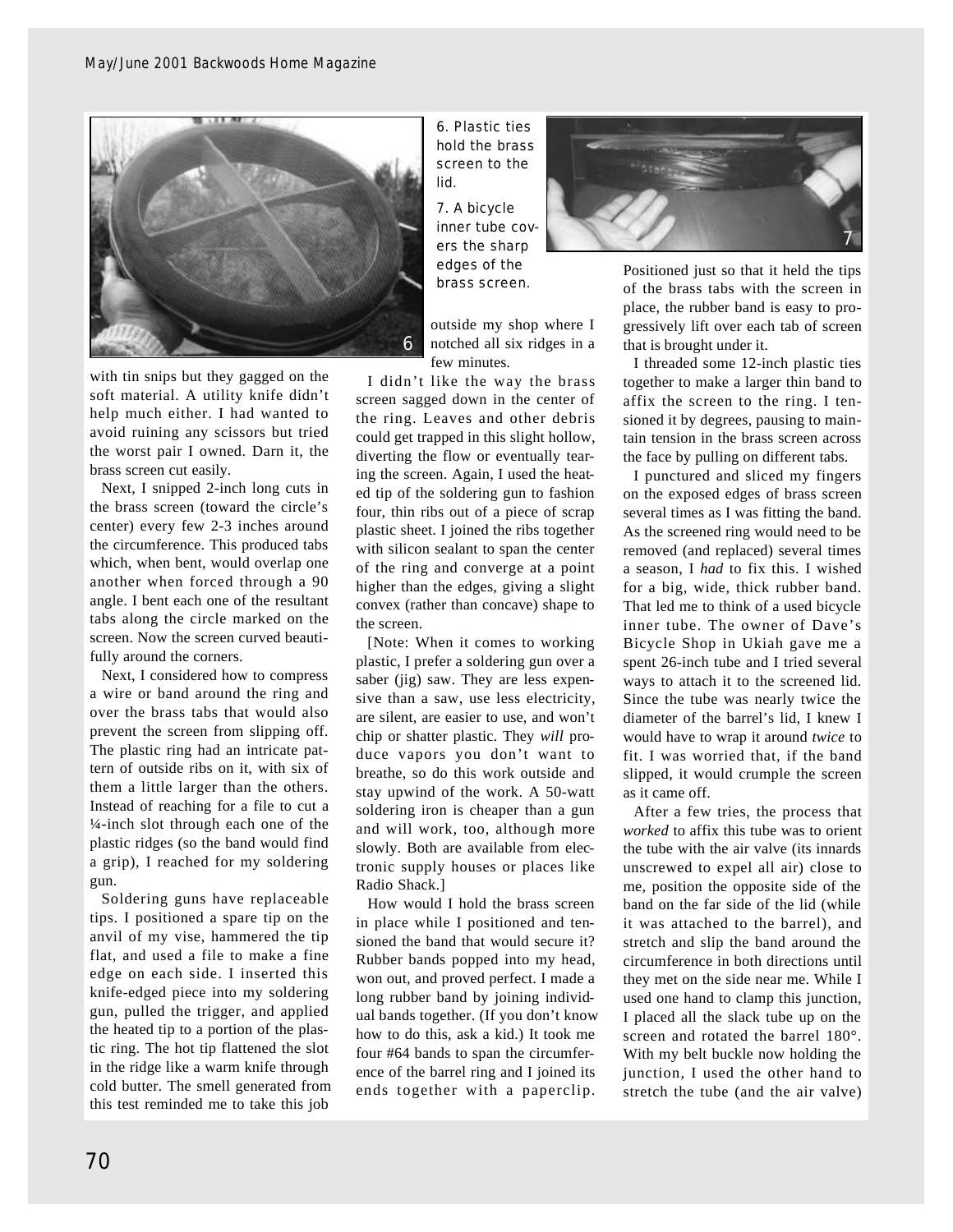across the barrel, pulling the tube around the lid on each side. I nudged the rubber tube over any exposed edges of screen until everything was smooth.

#### Intake filter

While the concrete pad for the barrel was still hardening, I fabricated the intake filter.

Pelton type hydro units are susceptible to pitting of the plastic or brass buckets by very fine sediment in the water. A jet of water and sediment at 50 psi (or greater) has a sandblasting effect on the Pelton wheel, spoiling its efficiency and, eventually, destroying it. A filter at the intake (located inside the sediment barrel) afford the last opportunity to reduce the size and amount of sediment that reached the hydro unit. [Never plumb a filter or any other flow-restrictive device near the lower end of the pipe track where it attaches to the hydro unit itself.] I'm certain off-the-shelf filters exist that will work in this application but I decided to make one from scratch.

A popular filter for the intake of hydro units is a larger pipe drilled with many tiny holes and set into a stream. This works for high-flow systems where volume rather than pressure drives the hydro unit. In Motherland's system, the brass screen on the sediment barrel reduced the foreign matter to  $1/16<sup>th</sup>$  of inch in size. I wanted the intake filter, then, to strip away the really small stuff in the water that made it through the brass screen.

The first job was to figure out where the filter would go. Since I wanted it to be easy to remove, inspect, and replace, I looked to put it inside the barrel. I selected a PVC adapter in the sediment barrel at the hydro's intake which had threads on the outside—to secure the fitting to the barrel *and* make the connection to the pipe track—and a coupler for a 2-inch pipe on the inside. The inside of the barrel was 22 inches in diameter. I cut a 19-

#### Sidebar A: Math of filter-to-intake ratio and size and number of holes.

1. Intake (cross-sectional) area. Pipe I.D. (inside diameter) = 2 inches, radius = 1 inch Area = p x r **2** = 3.1428 x (2.375/2) **2** = 3.73 in**2** 2. Drill size =  $\frac{3}{4}$ -inch = 0.75 inches, radius = 0.375 inches Area = p x r **2** = 3.1428 x (0.375) **2** = 3.1428 x 0.141 = 0.44 in**2** 3. Filter-to-Intake ratio = 2.5 to 1 (arbitrarily selected) 4. Total filter area = filter-to-intake ratio x intake area  $= 2.5 \times 3.73$  in<sup>2</sup>  $= 9.325$  in<sup>2</sup> 5. Number of  $\frac{3}{4}$ -inch holes = filter area divided by hole area Holes = 9.325 in**2** ÷ 0.44 in**2** = 21 Number of  $\frac{3}{4}$ -inch holes actually drilled = 24 6. Additional  $\frac{1}{2}$ -inch holes drilled = 20 7. Drill size =  $\frac{1}{2}$ -inch, radius = 0.25 Area = p x r **2** = 3.1428 x (0.25) **2** = 3.1428 x 0.0625 = 0.20 in**2** 8. Total area of  $\frac{1}{2}$ -inch holes drilled = 20 x 0.20 in<sup>2</sup> = 4 in<sup>2</sup> 9. New filter area = 9.325 in**2** + 4 in**2** = 13.325 in**2** 10. New filter-to-intake ratio = 13.325 in**2** ÷ 3.73 in**2** = 3.5 to 1

inch long piece of 2" PVC tubing (the same used in the pipe track) to serve as the *core* of the filter and fitted a cap at one end. The other end would SLIP into the coupler fitting for the intake (without glue), positioning the filter halfway up from the bottom and suspending (and supporting) it horizontally in the water across the width of the barrel. To remove, it need only be twisted and pulled away from the coupler and lifted out of the barrel.

With a filter, the finer the mesh, the harder it is for the water to pass through it. A way around this resistance in any filter is to increase the *ratio* of the *filter* area (combined area of drilled holes) to the *intake* area (2 inch diameter pipe) by a factor of two, three, or more.

My plan was to drill many holes into the filter's PVC core and cover it with a fine cloth or fabric. But— what *size* of hole and how *many*? First, I had to find the cross-sectional area of the 2-inch intake. Second, I had to establish a reasonable filter-to-intake ratio. Finally, I needed to establish the size and total area of the holes I drilled. I had a shiny new ¾-inch wood bit I wanted to use, so I did my first calculations for this size of hole



8. Inside view of the 2-inch filter core after drilling.

in the filter core (Sidebar A). The math said I needed to drill 24 holes.

I reserved 2 inches at each end of the 19-inch filter core for fittings and ties to hold the screen and fabric, leaving roughly 15 inches of the pipe in which to drill holes. If I spaced 4 lines of holes equally about the pipe's circumference, I could easily get 6 holes in each line spaced 2 inches apart.

I was ready to draw a hole-drilling template for the pipe. This is a neat little trick to position holes accurately around the perimeter of a pipe for drilling. Generally, the template is used as a guide for drilling pilot holes (a small size of hole to keep a larger drill bit from wandering) which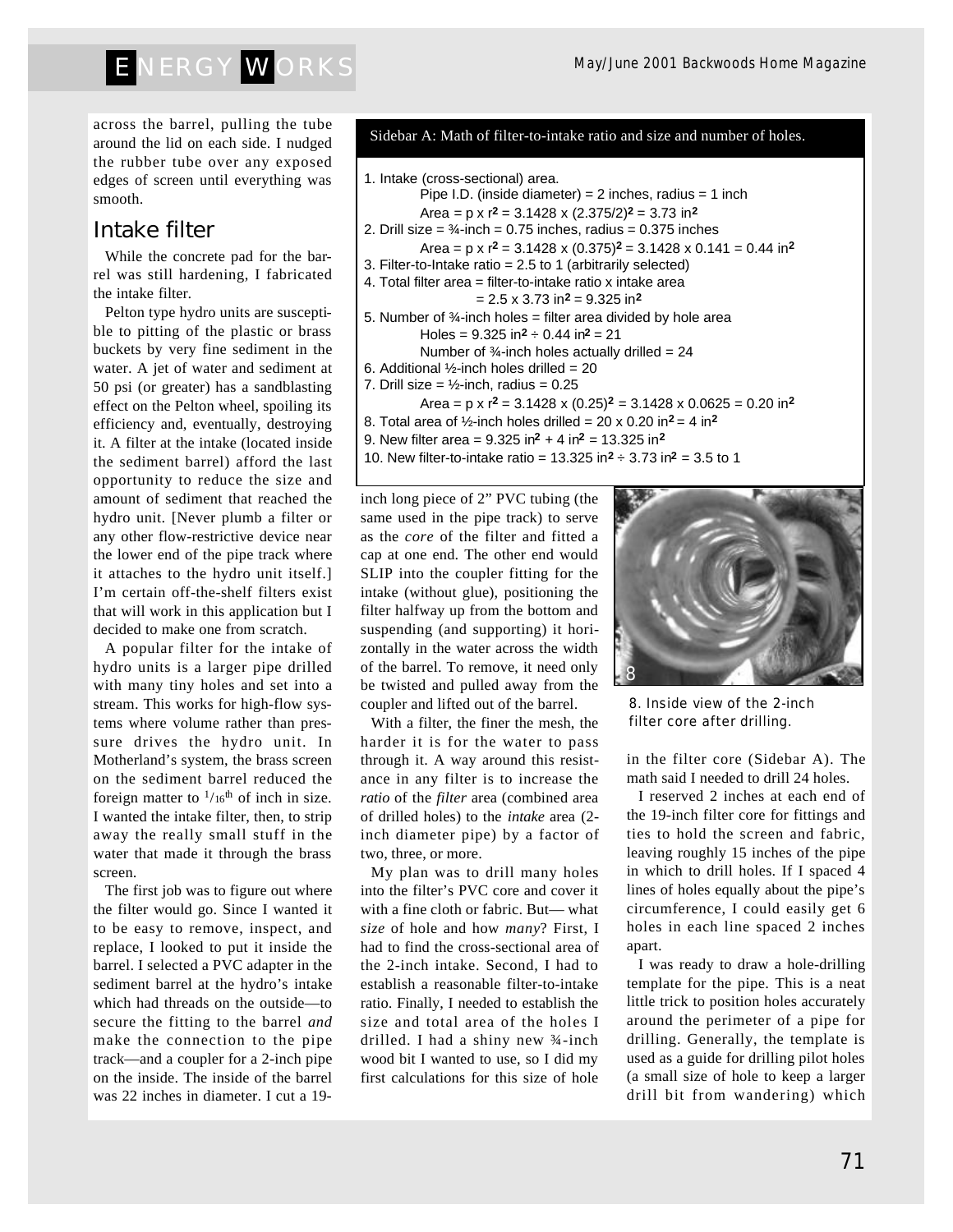#### Sidebar B: Making a hole-drilling template for 2-inch PVC pipe

1. Find the outside diameter (O.D.) of the 2-inch pipe. Using a ruler, I measured the O.D. at 2.375 inches.

2. Find the circumference (C) of the pipe.

C pipe =  $p \times$  O.D. = 3.1428  $\times$  2.375 inches = 7.5 inches

3. On the grid paper, near the top, mark two points 7.5 inches apart horizontally. 4. Wrap the paper tightly around the pipe. Note that the overlapped paper aligns one of the marked points directly over the other.

5. Select points equidistantly (½, <sup>1</sup>/3, or ¼ of the way.) *between* the two initial points to space, respectively, two, three, or four (or more) lines of holes around the pipe's circumference throughout its length. Remember: one line of holes is for reference only. When the paper is wrapped around the pipe, this reference line sits atop another line of holes.

6. Establish the spacing between the holes. Even with 2 inches between the holes in a line, I didn't use all of the 15 inches of pipe length available to me. As well, to maintain structural integrity of the plastic pipe, I opted to offset the holes in adjacent columns.

7. Make additional copies of the template and overlap them for any length of pipe.





9. A hole-drilling template is wrapped around the 2-inch filter core.

10. The template is removed after the pilot holes have been drilled.

11. Plastic ties secure brass screen around the core before the fabric is attached.

12. A fine mesh of nylon fabric is wrapped around the screen on the filter core.

13. The filter is inserted into the intake fit-

tings in the sediment barrel. Note the overflow and cleanout fittings.

12



I made my template on the computer and printed it out. However, the template is easily drawn with pencil and paper (Sidebar B). I recommend using blue-lined grid (graph) paper, 4 or 8 squares per inch, for the template.

I taped the template to the filter core, overlapping extra copies of it to handle its length. I drilled the pilot holes, removed the paper template, and chucked the ¾-inch bit into the drill. Incidentally, I don't recommend using standard (metal) drill bits of ½ inch or larger for PVC pipe. The plastic material is soft enough to grab the bit but brittle enough to chip and crack if you resist its tendency to pull the bit rapidly through the pipe wall. Using wood bits proved less stressful. After drilling all the holes, I used a long, large, quarter-round file to smooth the rough edges of the holes, inside and out.

10

As I looked over the hole-studded core, I felt apprehensive. Had I drilled too *few* holes? I opted to add four *more* lines of holes between the existing ones (Sidebar A). I selected a smaller, ½-inch bit for this job as I was afraid extra use of the 3⁄4-inch bit might shatter the PVC pipe. The extra

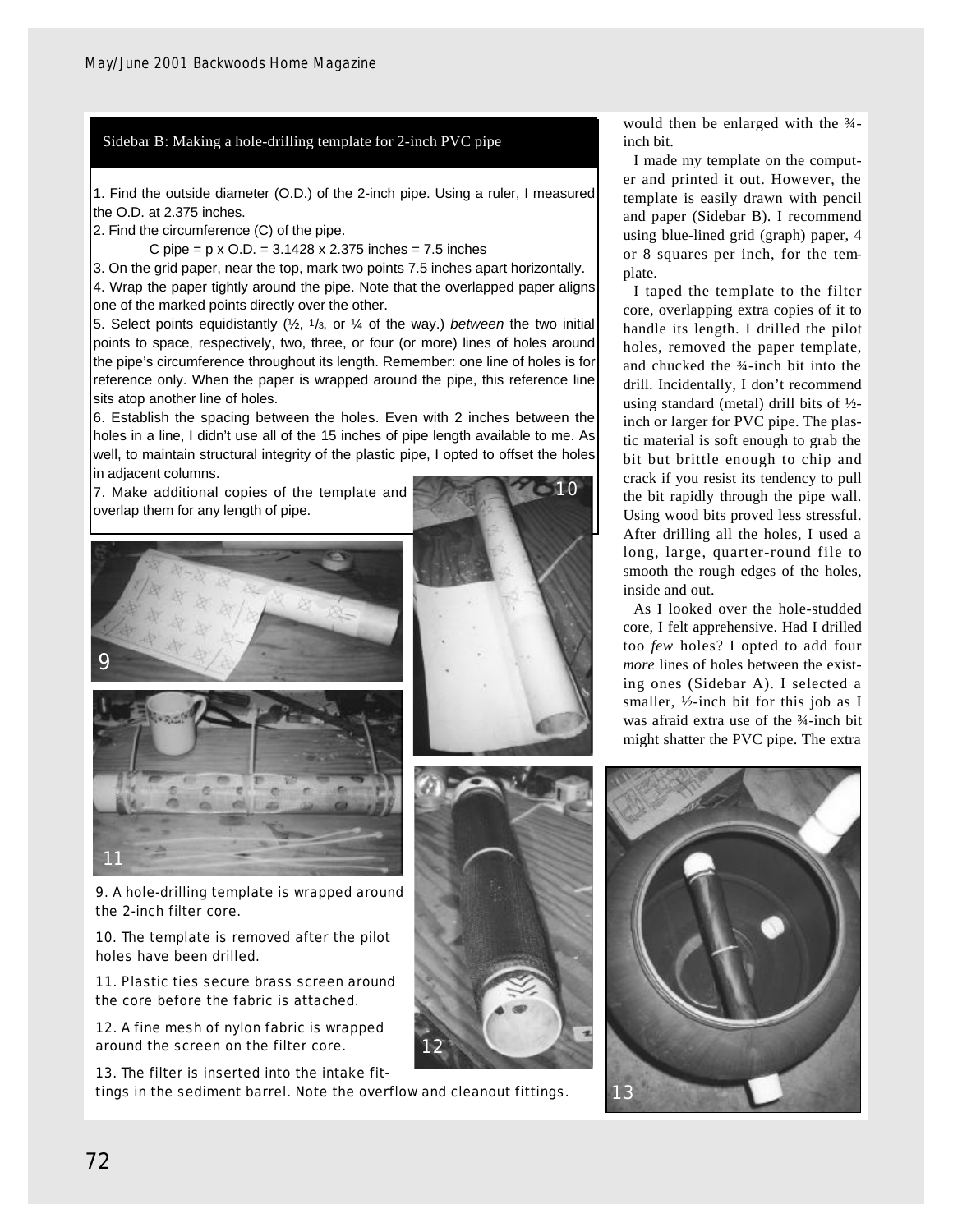holes boosted the filter-to-intake ratio to 4:1 and I felt better.

I visited a local fabric shop to search for a suitable material to use as a filter cloth. I wanted something that wouldn't rot, clog, or swell when submerged in water. I got half a yard (\$6) of a thin nylon fabric with a weave finer than that of the brass screen. [Later, it occurred to me that used nylon stockings would probably work if one avoided the sections with runs.]

I elected to *first* wrap leftover brass screen around the holes in the filter core and *then* apply the fabric. Why? A Pelton-type hydro system, once set in motion, creates strong suction on the intake filter. I didn't want the fabric to dimple into the holes in the PVC core as a result and be cut by their rough edges. The brass screen prevented this, supporting the filter's nylon fabric across these openings.

I wrapped brass screen around the filter core (with a slight overlap) and used plastic ties to secure the ends and middle. I cut the nylon fabric a little wider than the screen, wrapped it twice around the filter core, and also secured it with three ties. These may be cut away if the fabric becomes clogged and needs replacement.

## Pipe track

After the sedimentation barrel was positioned and secured, it was time to lay the pipe. Whether one lays the pipe track working up from the bottom or down from the top depends largely on access to these points. Walking uphill with pipe is lots of work, while walking downhill with pipe is only sometimes challenging. Either way, slippery pipe on steep slopes is a rollercoaster waiting to launch the moment we were careless about handling or securing it.

Donna purchased 300 feet of 2-inch Schedule 40 PVC pipe, which is designed for higher pressure (280 psi) than the more standard (*and* less expensive) Schedule 80 pipe. This



system would only experience 50-60 psi but it was the thicker wall I wanted to handle the hardship of rough terrain and above-ground use. A truck containing 15 lengths of 20-foot pipe was driven to the upper end and unloaded.

The initial 120 feet of pipe exiting the sediment barrel would traverse a steep, nearly impassable slope before it crossed the stream onto more solid ground. Jem and I schemed on the best way to get the pipe started. Since 20-foot sections of this 2-inch pipe are fairly light (13 lbs), we elected to join three 20-foot sections together on the roadbed. After the glue was set, we "noodled" the 60-foot segment down into position, which worked because the pipe is so flexible. We repeated this process again initially and it helped us bridge the most inhospitable portions of the track with only a few joints to glue and tie off. Since the pipe track paralleled the upper road for awhile, we temporarily joined 20-ft segments together and lowered them to the pipe track at a convenient point, stockpiling them until we needed them.

If you haven't joined plastic pipe before, you'll be happy to know it's pretty straightforward to do. If possi14. The pipe track stretches uphill and across a streambed.

15. Jem Klein adds PVC glue before joining pipe sections.



ble, purchase pipe that has a bell at one end, which means the pipe flares out to become the coupler for the next section. This is less expensive than buying uniform pipe that can only be joined by a separate (expensive) coupler.

PVC plastic pipe is joined with a glue that actually softens the plastic at the joint so that the sections weld together. To help this bond, the end of each section to be joined is first cleaned with a damp cloth, dried with a second one, and coated with a purple PVC primer. This reduces the emissions (vapor) from the glue when it is added. (Read and heed the instructions on the can. This is nasty stuff.) The cap of the primer and glue cans has a built-in applicator that is ball-shaped. By gripping the cap tightly with the fingers, each can be evenly applied in a rotary motion to both sections at the joint. The protocol is to swab each on the *inside* of the bell coupler first. This way, it won't be contaminated if the pipe touches the ground while you're swabbing the *outside* of the other section before joining the two ends.

While the glue is still wet, the pipe end is inserted into the bell (until it bottoms out) *and* twisted as much as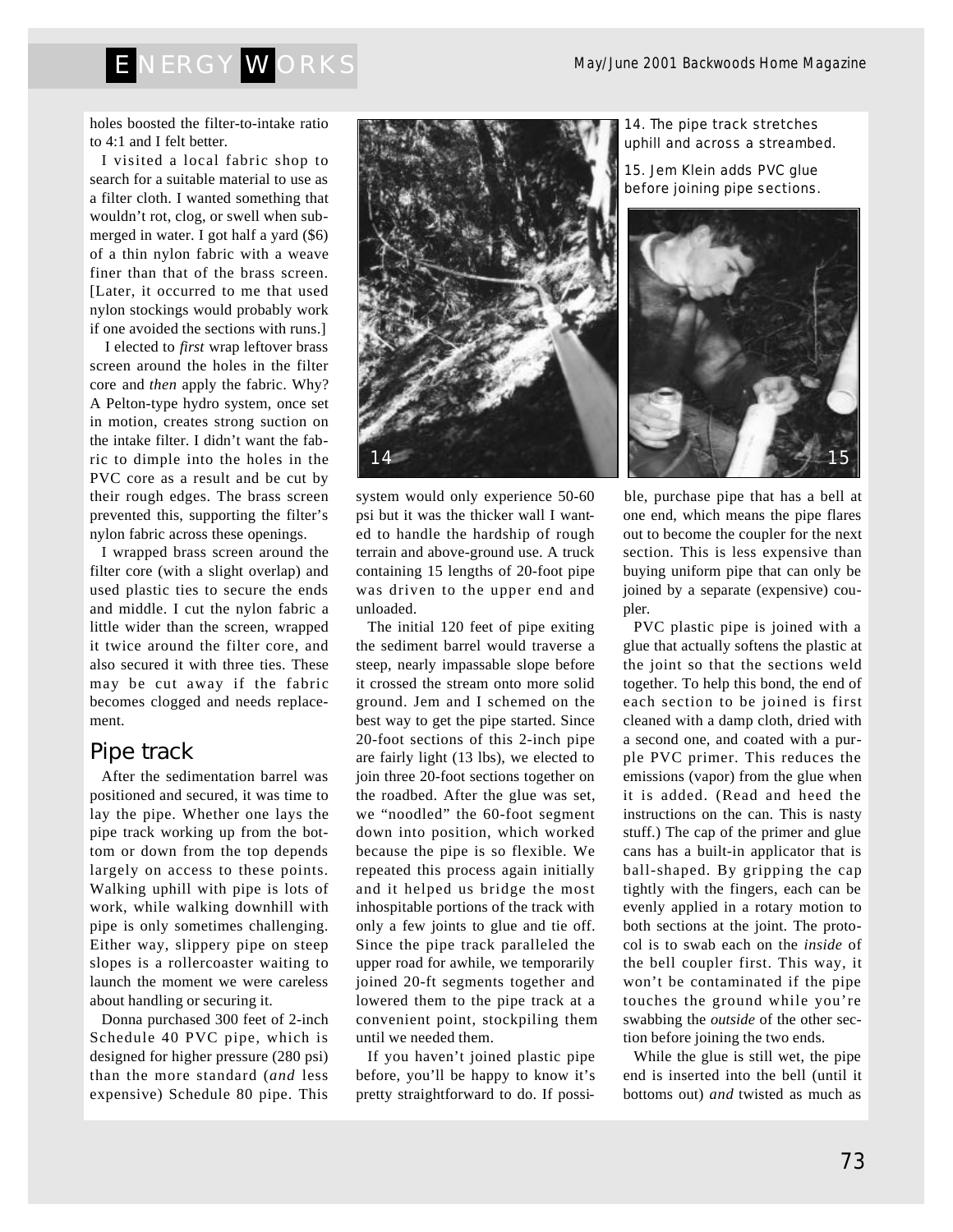¼ turn. Hold the two ends together for 10-15 seconds (double this for a steep slope) for the join to set or it may pull apart. Thereafter, the pipe should not be moved, bent, or otherwise disturbed for at least five minutes or the join may leak. During this time, Jem and I would bring up the next pipe section, position it, clean the ends, and prepare the next join.

Soil, small stones, and organic debris will find its way into the pipe during this process. It is unavoidable. Of course, this debris must be flushed out of the pipe track *before* the pipe is connected to the hydro unit. Once the streams start to flow, I figure to run through a few fill-and-flush cycles.

The pipe track should be *loosely* tied off periodically (every 10-20 feet of its length). The trunk or large branches of trees will work as anchors. If none are available, use stakes. The pipe track *must* be secured. A 20-foot section of 2-inch pipe will weigh 46 pounds when filled with water (Sidebar C). This 300-foot long track of pipe, then, will weigh 690 pounds in service, so I did a good job.

[I'll pass on a story I've heard from several sources. The proud owner of a newly-installed hydro system discovered that, after a rainy night, it had stopped generating power. When he went to investigate, he found all 1,200 feet of track pipe at the base of the hill in one big, very twisted and broken pile. *It had not been secured*.]

I used 3/16-inch nylon line to secure the pipe. It won't degrade with exposure to weather as ropes will. I used a pocket lighter to heat and fuse the two ends produced when the nylon line was cut to prevent unraveling. In the steeper sections, I wound duct tape over the rope wrapped around the pipe to ensure it will not slip.

At one point, the track pipe crossed a streambed. I selected a crossing where there were mature trees on each side that already spanned this gap. Again, I used nylon rope to help suspend the pipe above the highest possible flow of water and from branches or trunks that would move very little in the wind. Since trees grow, sway, and even fall down, the pipe track should be walked after each season to loosen or tighten the nylon line at anchor points and detect any leaks.

Where possible, the pipe should lay flat on the ground where it will be sheltered from low ambient (air) temperatures. As others have done, Donna plans to lightly cover the pipe along many sections of the track with soil and leaves to further increase this protection. Water flowing in a pipe is less likely to freeze than water which is stationary. Still, the hydro unit can be shut down and the pipe track emptied of water for brief periods of subfreezing temperatures. Folks in colder climes may need to bury the track pipe and add insulation to the pipe where the terrain prevents burial.

It is important to ensure a slight downward angle *throughout* the length of the pipe track. Any high spots in the pipe track can and will trap air, adversely affecting system performance. If this is unavoidable, add a water valve at each high point to bleed off accumulated air, as needed.



16. The pipe track is secured every 10-15 feet with nylon rope. Don't bind it tight to the anchor point.

#### Sidebar C: Weight of water in a 2-inch PVC pipe

- 1. Area of 2-inch pipe per foot = 3.73 in**<sup>2</sup>** (from Sidebar A) 2. Convert square inches to square feet 1 ft<sup>2</sup> = 144 in<sup>2</sup> (conversion factor)  $= 3.73 \div 144$  in<sup>2</sup> per square foot
	- Area of 2-inch pipe  $= 0.026$  ft<sup>2</sup>.
	- Volume of 1 foot (length) of 2-inch pipe  $= 0.026$  ft<sup>2</sup> x 1 foot  $= 0.26$  ft<sup>3</sup>
- 4. Weight of water in 1 foot of pipe = volume x weight of water per pound Water is 64 lb per ft **<sup>3</sup>** (conversion factor)
	- $Weight = 0.026 \text{ ft}^3 \times 64 \text{ lb} = 1.664 \text{ lbs}$
- 5. Total weight per foot of pipe = weight of pipe + weight of water Weight of 1 foot of pipe (empty) =  $0.65$  lbs (measured)
	- Weight = 1.664 lbs (water)+ 0.65 lbs (pipe) =  $2.314$  lbs per foot
- 6. Weight of 20-foot section of 2-inch pipe (filled) = weight per foot x 20 feet Weight  $= 46.3$  lbs
- 7. Gallons of water in 20-foot section
	- Weight of water in 20-foot section = 33.28 lbs
	- 1 gallon of water  $= 8$  lbs (conversion factor)
	- Gallons =  $33.28$  lbs  $\div 8$  lbs/gal =  $4.16$  gallons

8. Therefore, a 20-foot section of 2-inch pipe filled with water weighs 46.3 pounds and contains 3.5 gallons of water.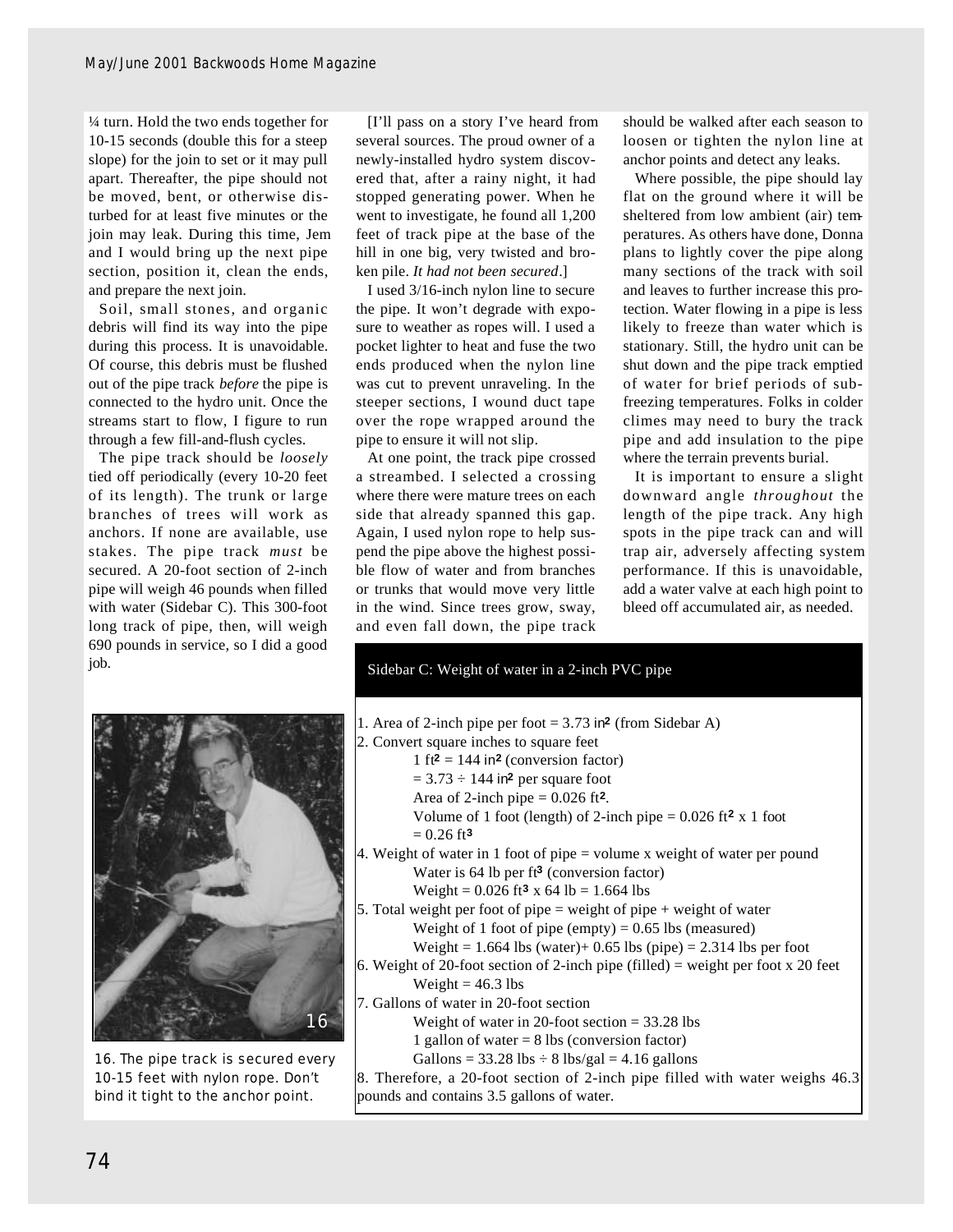# E NERGY WORKS

## The hydro unit

The hydro system takes water from two stream beds which normally converge, run *west* to the base of the hill, and join a larger streambed at a point more than 400 feet *north* of the house. Fortunately, the terrain was such that I could avoid an extra length of pipe by planning a more direct routing of the pipe track to a point close to the house for easy monitoring, inspection, and adjustment of the hydro unit.

It is prohibitively costly to buy and install electrical wire to carry 12V power between a hydro unit and a house over any large distance. Generally, it is 2-4 times more expensive to run wire than pipe, where there's a choice.

There were two additional benefits to the hydro site I chose in this installation: erosion control and access. The *original* streambed was suffering erosion at the point where it originally entered the large stream. At the chosen site for the hydroturbine, the discharged water entered an existing (different) streambed which ensured that it had a good path back to natural drainage. The culvert for this streambed was in direct line with the more direct routing of the pipe track. By routing the pipe *through* the culvert next to the house, I avoided having to bury the pipe or substitute hanging or buried wires across a courtyard. While these factors are site-specific, they illustrate that a good cost-benefit ratio results from such consideration of the range of factors that do apply at any site.

I advised Donna that the hydro unit would produce *some* noise. After some discussion, we agreed to install the hydro unit in a temporary way so she could experience a season with it in such close proximity.

I wanted to take the hydro unit home to finish up some work on it. Nevertheless, I took the time to position it precisely, enabling me to make critical decisions about related topics such as electrical wiring, plumbing,

foundation, controls, and weatherproofing.

To this end, I positioned two redwood beams over the dry streambed about 10 feet away from the culvert through which I had routed the last of the pipe track. Set astride these beams, the hydroturbine can safely discharge water without eroding the banks. I used a claw hammer to dig, shape, and level the soil where the beams intersected the bank so they wouldn't slip or roll sideways. If this site proves acceptable, these will be replaced with concrete blocks. I temporarily added shims to the crosspieces to level the hydro unit and aim its intake pipe at the point where the pipe emerged from the culvert.

Once the hydro unit was set in place, I could see how I might bend a thin sheet of clear acrylic plastic over the hydro unit and its control panel and screw its ends into the beams. I figured this would give the alternator the weather protection it needed, provide some noise abatement, *and* spiff up the look of the installed unit, too.

At the point where the pipe track exited the culvert, I installed a 2-inch tee. The tee would accommodate plumbing to mount both a drain valve *and* a pressure gauge (Fig. 17)



17. A pressure gauge and ¾-inch drain valve are assembled, ready to be added to the pipe track.

18. The homebuilt control box is bolted and wired to the hydro unit.

Next to the tee, I added a 2-inch, inline ball valve. The 2-inch ball valve was there to turn on (or shut off) water to the hydro unit. Normally, mounting *any* valve low in a hydroelectric system is *not* recommended as it resists the flow of water even when fully open, reducing pressure and power output. Some valve types (alas, the inexpensive ones) are horribly resistive. A gate valve has the least resistance but suffers when sediment fills the bottom inside of the gate's guide. Mounting it vertically would offset this limitation but that wasn't going to work in this layout. I opted for a brass ball valve that rotated through 90° with the lever aligned (parallel) with the pipe when it was open.

I wanted to plumb the ball valve, a drain valve, and the pressure gauge at the culvert's end (instead of the hydro unit) for a good reason. Even in bad weather, Donna would be able to walk up to these controls from the roadbed, read the pressure gauge, shut the water on or off, and even drain the pipe track. I planned to orient the pressure gauge so that its reading would be visible from either the roadside *or* the hydro unit itself.

I took home the hydro unit. Now that I had decided how to weatherproof the hydro unit, I knew where to mount the homebuilt control box for its alternator. I drilled a ¼-inch hole in the side of the control box, bolted a 2-inch angle bracket to its wall, and sandwiched the other end into the